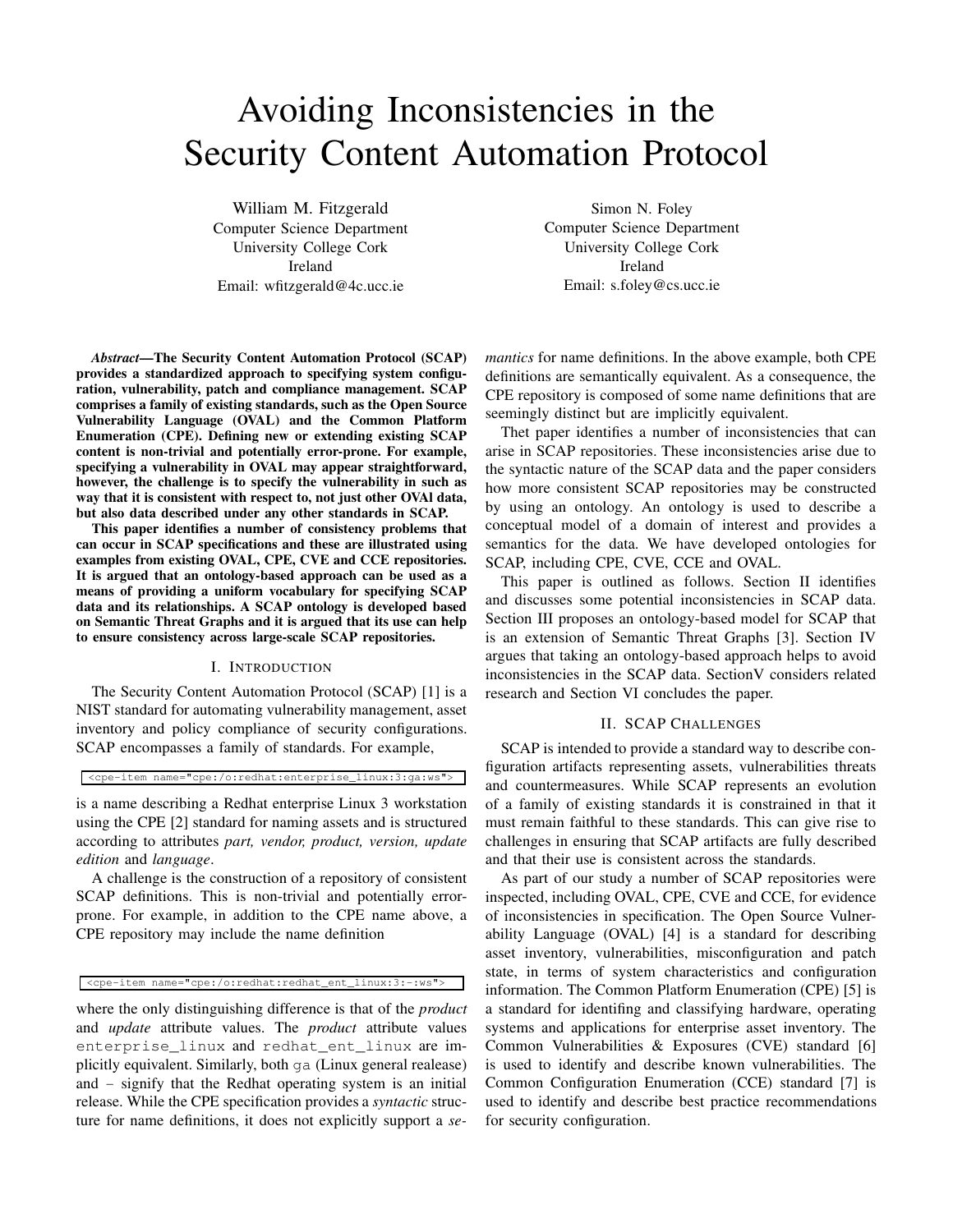| <definition <="" id="oval:org.mitre.oval:def:7123" td=""></definition> |
|------------------------------------------------------------------------|
| version="3" class="vulnerability">                                     |
| <title>Cisco 10000, uBR10012, uBR7200 Series</title>                   |
| Devices IPC Vulnerability                                              |
| <affected family="ios"></affected>                                     |
| <platform>Cisco IOS</platform>                                         |
| <reference <="" ref_id="CVE-2008-3806" source="CVE" td=""></reference> |
| ref_url="http://cve.mitre.org/cqi-bin/                                 |
| $cvename.cqi?name=CVE-2008-3806"$                                      |
| <description>Cisco IOS 12.0 through 12.4</description>                 |
| on Cisco 10000, uBR10012 and uBR7200 series                            |
| devices handles external UDP packets that are                          |
| sent to 127.0.0.0/8 addresses intended for                             |
| IPC communication within the device, which                             |
| allows remote attackers to cause a denial of                           |
| service (device or linecard reload) via crafted                        |
| UDP packets, a different vulnerability than                            |
| CVE-2008-3805.                                                         |
| <criterion <="" comment="IOS vulnerable versions" td=""></criterion>   |
| test_ref="oval:org.mitre.oval:tst:9269"/>                              |

Fig. 1. OVAL fragment for DOS vulnerability in Cisco routers

## *A. Implicit Rationale*

The content in a SCAP repository tends to be operational in nature and does not necessarily provide the full rationale for the definition of a SCAP artifact. This implicit rationale may lead to inconsistencies in the artifact definition. For example, the fragment of the OVAL artifact oval: org.mitre.oval:  $\det$ :7123 in Figure  $1^1$  describes a Denial of Service related vulnerability in a Cisco router. This OVAL definition *explicitly* describes how a particular vulnerability may be executed. However, the rationale for the vulnerability is implicit. The definition does not explicitly define why the vulnerability exists: it is *implicit* that these routers are unable to un-authenticate the origin (local or external) of UDP 127.0.0.0/8 IP packets. Furthermore, it is implicit, in the reference to CVE-2008-3806, that the Denial of Service is exploitable only when spoofed 127.0.0.0/8 IP are sent to the UDP port (1975) .

The extent to which this kind of implicit information is included in a SCAP definition, when it being written, is arbitrary. Definitions that provide explicit rational and those that rely on implicit rationale are equally possible in SCAP. As a consequence, implicit rationale may lead to misinterpretation by those who seek to use the SCAP repository. For example, a SCAP compliant vulnerability scanner may overlook attributes that are implicit in OVAL diagnosis tests.

#### *B. Implicit Intra-Definition Relationships*

The artifacts described in a SCAP repository do not necessarily exist independent of one another; in considering one artifact one needs to be aware of how it relates to the other artifacts in the repository. We argue that these relationships should be explicitly described in the SCAP artifact, however, we have found SCAP definitions whereby the relationships are implicit. These implicit relationships can occur within (intra-)

| <cce <="" cce="" id="CCE-14264-6" platform="rhel5" th=""></cce>                                                                                                                                                                                                                                                                                |
|------------------------------------------------------------------------------------------------------------------------------------------------------------------------------------------------------------------------------------------------------------------------------------------------------------------------------------------------|
| modified='2011-10-07'> <description>The default</description>                                                                                                                                                                                                                                                                                  |
| policy for iptables INPUT table should be set                                                                                                                                                                                                                                                                                                  |
| as appropriate.                                                                                                                                                                                                                                                                                                                                |
| <parameter>ACCEPT / DROP / OUEUE</parameter>                                                                                                                                                                                                                                                                                                   |
| /RETURN                                                                                                                                                                                                                                                                                                                                        |
| <technical_mechanism>via /etc/sysconfiq/iptables</technical_mechanism>                                                                                                                                                                                                                                                                         |
| <reference <="" id='NSA "Guide to the&lt;/td&gt;&lt;/tr&gt;&lt;tr&gt;&lt;td&gt;Secure Configuration of Red Hat Enterprise&lt;/td&gt;&lt;/tr&gt;&lt;tr&gt;&lt;td&gt;Linux 5" - Revision 4, September 14,&lt;/td&gt;&lt;/tr&gt;&lt;tr&gt;&lt;td&gt;&lt;math&gt;2010' math="" resource="">&gt;Section: 2.5.5.3.1 - Change the Default</reference> |
| Policies                                                                                                                                                                                                                                                                                                                                       |

Fig. 2. Excerpt of SCAP CCEv5 CCE-14264-6 recommendation

the same kind of SCAP artifact or between (inter) different kinds of SCAP artifacts.

For example, the OVAL vulnerability fragment in Figure 1 does not explicitly identify/consider relationships with the relevant threats and countermeasures. In this example, there are two related threats, namely *spoofing* of UDP/IP packets with a source address range of 127.0.0.0/8 with a UDP port of 1975 and *Denial of Service* as a consequence of these spoofed IPC packets. In the definition it (the relationship) is implicit that these threaten the identified Cisco *assets* by exploiting the IPC vulnerability that is a weakness of those Cisco systems. As a consequence, by viewing everything as a single vulnerability, other implicit assets, threats, countermeasures and relationships may be overlooked.

The CCE [7] repository provides a basis for explicit countermeasure recommendations. The consequences of not implementing such recommendations are not always clear. Consider, for example  $CCE-14264-6$  (Figure 2) which states that one should apply a default firewall policy. However, there is no explicit intuition regarding the kinds of implicit threats or vulnerabilities associated with that recommendation. Notwithstanding compliance requirements [8]–[10], we argue that in order to provide an effective configuration, an administrator needs to properly understand security countermeasure recommendations. Furthermore, the more information that can be made explicit then the more effective is the operation of an automated tool that uses that information.

#### *C. Implicit Inter-Definition Relationships*

The different kinds of SCAP artifacts tend to be siloed with respect to each other. For example, rather than explicitly utilize CPE asset identifiers, OVAL, CVE and CCE definitions implicitly encode the semantics of asset dependencies within the text of their titles and definitions. For example, asset references Cisco 10000, uBR10012 and uBR7200 in Figure 1 implicitly refer to the CPE's outlined in Figure 3. There is no CPE definition for Cisco 10000. Implicitly it is not the specific Cisco hardware that is vulnerable but rather specific Cisco IOS versions that the hardware supports. Again, the semantics of the affected Cisco IOS CPE definitions (Figure 4) is implicit in the OVAL definition description. While there is an explicit CVE reference defined within the OVAL definition, it is also implicitly referred to within its description.

<sup>&</sup>lt;sup>1</sup>Note that for ease of exposition many of the XML tags are removed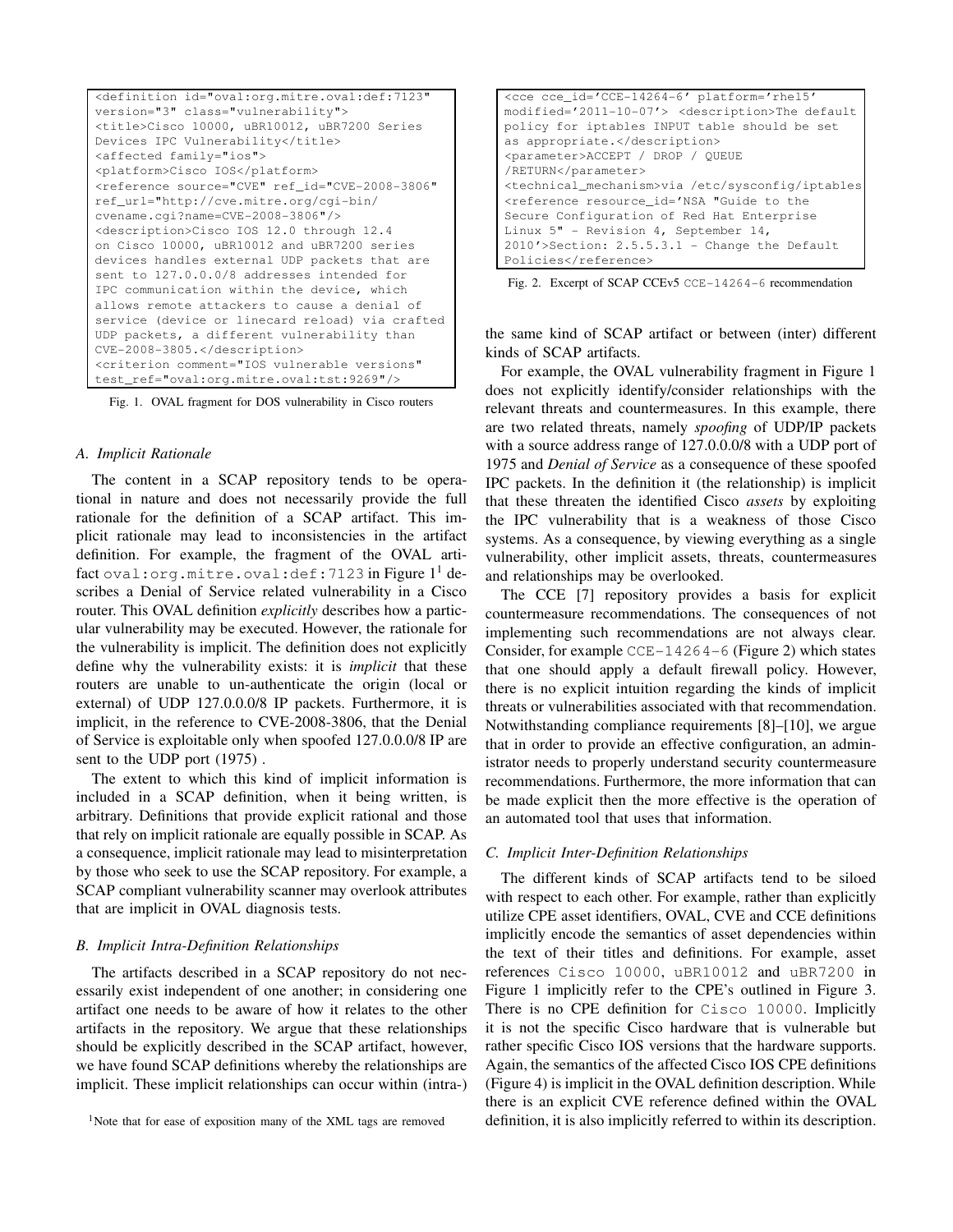| <cpe-item name="cpe:/h:cisco:ubr10012:-"></cpe-item>   |               |  |  |  |
|--------------------------------------------------------|---------------|--|--|--|
| <cpe-item name="cpe:/h:cisco:ubr7200"></cpe-item>      | $\mathcal{L}$ |  |  |  |
| Fig. 3. Excerpt of SCAP CPE Cisco Hardware Definitions | $\subset$     |  |  |  |
| <cpe-item name="cpe:/o:cisco:ios:12.4"></cpe-item>     |               |  |  |  |

Fig. 4. Excerpt of SCAP CPE Cisco OS Definitions

Consider the CCE recommendation in Figure 2 concerning the Linux iptables firewall application. Based on the platform defined in CCE-14264-6, one knows that the recommendation is one for a RedHat platform. Curiously there is no CPE identifier for RedHat iptables, however, there is one for Suse Linux iptables. As a consequence, is not immediately clear whether the RedHat iptables recommendation is for iptables firewalls in general, or is specifically related to RedHat. One must refer to the implicit relationship with the NSA's best practice document referenced within the CCE-14264-6 and in other external firewall best practice such as NIST-800- 41 [11] to conclude that this recommendation is not RedHat OS specific.

## *D. Unclear Relationship Reuse*

The reuse of relationships across different SCAP definitions may be unclear. For example, the definition of oval:org.mitre.oval:def:11167 definition in Figure 5 is supported by CVE-2009-4272. This defines a denial of service threat as a consequence of crafted packets that force collisions in the IPv4 routing hash table (vulnerability) that is Redhat-centric. However, it is not particularly clear that this same Redhat-centric vulnerability is also a weakness of CentOS and Oracle Linux platforms (assets) as described by the OVAL definition in Figure 5.

It is not necessarily obvious how SCAP data in one definition may be reused in another definition. For example, the vulnerability described by OVAL definition oval:org.mitre.oval:def:11167 is reused by oval:org.mitre.oval:def:7026 (Figure 5). However, in this instance the affected platform is the VMWare ESX Server. It is not explicit how the vulnerability described by oval:org.mitre.oval:def:11167 that affects various Linux platforms also affects VMWare ESX Server described by oval:org.mitre.oval:def:7026. The title and description of oval:org.mitre.oval:def:7026 explicitly refers to RedHat. Through external knowledge one will discover that VMWare ESX Server is built upon a Linux kernel.

Note that with these reuse examples if the vulnerability was explicitly defined (discussed in Section II-B) in the first place then one could conclude that the vulnerability described by both oval:org.mitre.oval:def:11167 and oval:org.mitre.oval:def:7026 is Linux vendor neutral. That is, it is a Linux kernel 2.6.31 and earlier IPv4 routing hash table collision vulnerability.

```
<definition id="oval:org.mitre.oval:def:11167"
version="5"
class="vulnerability">
<affected family="unix">
<platform>Red Hat Enterprise Linux 5</platform>
<platform>CentOS Linux 5</platform>
<platform>Oracle Linux 5</platform>
<reference source="CVE" ref_id="CVE-2009-4272"
ref_url="http://cve.mitre.org/cgi-bin/
cvename.cgi?name=CVE-2009-4272"/>
<description>A certain Red Hat patch for
net/ipv4/route.c in the Linux kernel 2.6.18
on Red Hat Enterprise Linux (RHEL) 5 allows
remote attackers to cause a denial of service
(deadlock) via crafted packets that force
collisions in the IPv4 routing hash table, and
trigger a routing "emergency" in which a hash
chain is too long. NOTE: this is related to
an issue in the Linux kernel before 2.6.31,
when the kernel routing cache is disabled,
involving an uninitialized pointer and a
panic.</description>
<definition id="oval:org.mitre.oval:def:7026"
version="3"
class="vulnerability">
<title>Red Hat Linux Kernel Routing
Implementation Multiple Remote Denial of
Service Vulnerabilities</title>
<affected family="unix">
<platform>VMWare ESX Server 4</platform>
<reference source="CVE" ref_id="CVE-2009-4272"
ref_url="http://cve.mitre.org/cgi-bin/
cvename.cgi?name=CVE-2009-4272"/>
<description>A certain Red Hat patch for
net/ipv4/route.c in the Linux kernel 2.6.18
on Red Hat Enterprise Linux (RHEL) 5 allows
remote attackers to cause a denial of service
(deadlock) via crafted packets that force
collisions in the IPv4 routing hash table, and
trigger a routing "emergency" in which a hash
chain is too long. NOTE: this is related to
an issue in the Linux kernel before 2.6.31,
when the kernel routing cache is disabled.
involving an uninitialized pointer and a
panic.</description>
```
Fig. 5. Excerpt of SCAP OVAL Vulnerability Definition Reuse

# *E. Unclear Definition Hierarchy*

SCAP definitions are typically developed in isolation, that is, they focus on a single asset, threat, vulnerability or countermeasure. As a consequence, it can become difficult to inter-relate implicit information across multiple SCAP definitions. Consider OVAL vulnerability definitions oval:org.mitre.oval:def:7123 (Figure 1) and oval:org.mitre.oval:def:5910 (Figure 6), which are effectively equivalent. The only distinguishing difference is that oval:org.mitre.oval:def:5910 prescribes an additional SIP test in the test tag reference (test\_ref="oval:org.mitre.oval:tst:23990"/>).

This test is carried out in order to verify whether an asset is vulnerable to un-authenticated UDP 127.0.0.0/8 IP packets. The OVAL definitions state that: *"a different vulnerability*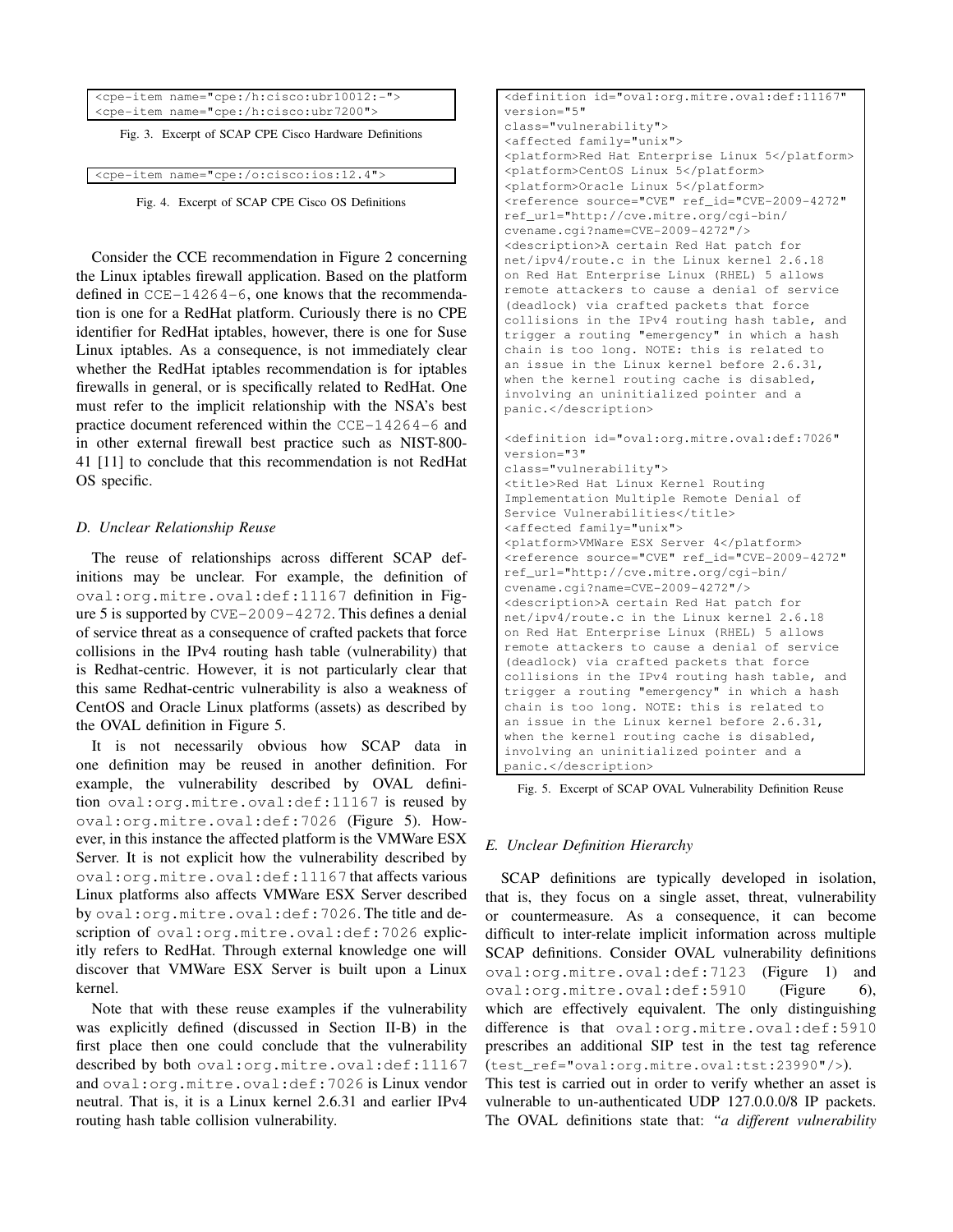



|  | <cpe-item name="cpe:/h:cisco:ubr7200"></cpe-item>              |
|--|----------------------------------------------------------------|
|  | <cpe-item name="cpe:/h:cisco:Cisco ubr7200"></cpe-item>        |
|  | <cpe-item name="cpe:/h:cisco:Cable_Router_ubr7200"></cpe-item> |
|  |                                                                |

Fig. 7. SCAP CPE Definition Name Ambiguity

*than CVE-2008-3805"* and *"a different vulnerability than CVE-2008-3806"*, respectively, and, therefore one concludes there is no accidental duplication of OVAL definitions nor reuse of vulnerability information. However, one knows that these two OVAL definitions should be related but it is unclear whether one subsumes the other or whether they are disjoint siblings. If the latter, then their relationship is unclear. A similar issue arises when comparing CVE definitions CVE-2008-3805 and CVE-2008-3806.

#### *F. Definition Name Ambiguity*

Ambiguities can arise in the definition of SCAP names/identifiers. In the CPE repository there is a CPE definition for a Cisco ubr7200 cable router (the  $1^{st}$  cpeitem XML tag in Figure 7). However, there is nothing to prevent additional CPE names being added at a later date (for example, the  $2^{nd}$  and  $3^{rd}$  cpe-item XML tags in Figure 7). The CPE naming specification does not allow for defining explicit inter-relationships between (equivalent) CPE definitions. As a consequence, it is unclear if these CPE definitions represent the same Cisco ubr7200 cable router asset or a set of distinct Cisco ubr7200 based cable router assets.

#### *G. The Potential for SCAP Inconsistencies*

The extent to which implicit information is included in a SCAP definition, when it being written, is arbitrary. The above examples demonstrate the potential for inconsistencies in SCAP definitions as a consequence of a reliance on implicit information. In principle, if SCAP definitions/artifacts were sufficiently explicit then such inconsistencies should not emerge. In the next section a formal model is developed for



Fig. 8. Abstract Semantic Threat Graph Model.

SCAP which seeks to avoid these inconsistencies by requiring explicit declaration of information used in SCAP definitions.

## III. A SEMANTIC THREAT GRAPHS MODEL FOR SCAP

Rather than developing a SCAP ontology from scratch, we found it more effective to describe SCAP concepts as an extension of a *Semantic Threat Graph (STG)* ontology [3]. This is not unreasonable given that both SCAP and STGs are concerned with describing assets, vulnerabilities, threats and countermeasures and their relationships. Semantic Threat Graphs are defined using Description Logic (*DL*), a decidable portion of first-order logic [12]. Concepts represent sets of individuals and properties represent binary relations applied to individuals. Note that in presenting the model components, for reasons of space, we do not provide complete specifications in particular, definitions do not include disjoint axioms, subproperties, data type properties or closure axioms.

Figure 8 provides an abstract model of a semantic threat graph that illustrates the SCAP concepts involved and their relationships. Figure 9 provides an example instantiation of this model for oval:org.mitre.oval:def:7123, the OVAL definition illustrated in Figure 1. Note, the dashed property lines and the hollow individual nodes are not explicitly part of the encoding of this OVAL definition

## *A. Asset*

Concept Asset represents any entity of interest within the enterprise that may be the subject of a threat. While assets can include people and physical infrastructure, this paper only considers computer-system based entities such as Cisco routers, firewalls and so forth.

Assets may have zero or more vulnerabilities (∀ restriction) along property hasWeakness. As a result, those assets may be exposed to various individuals of the Threat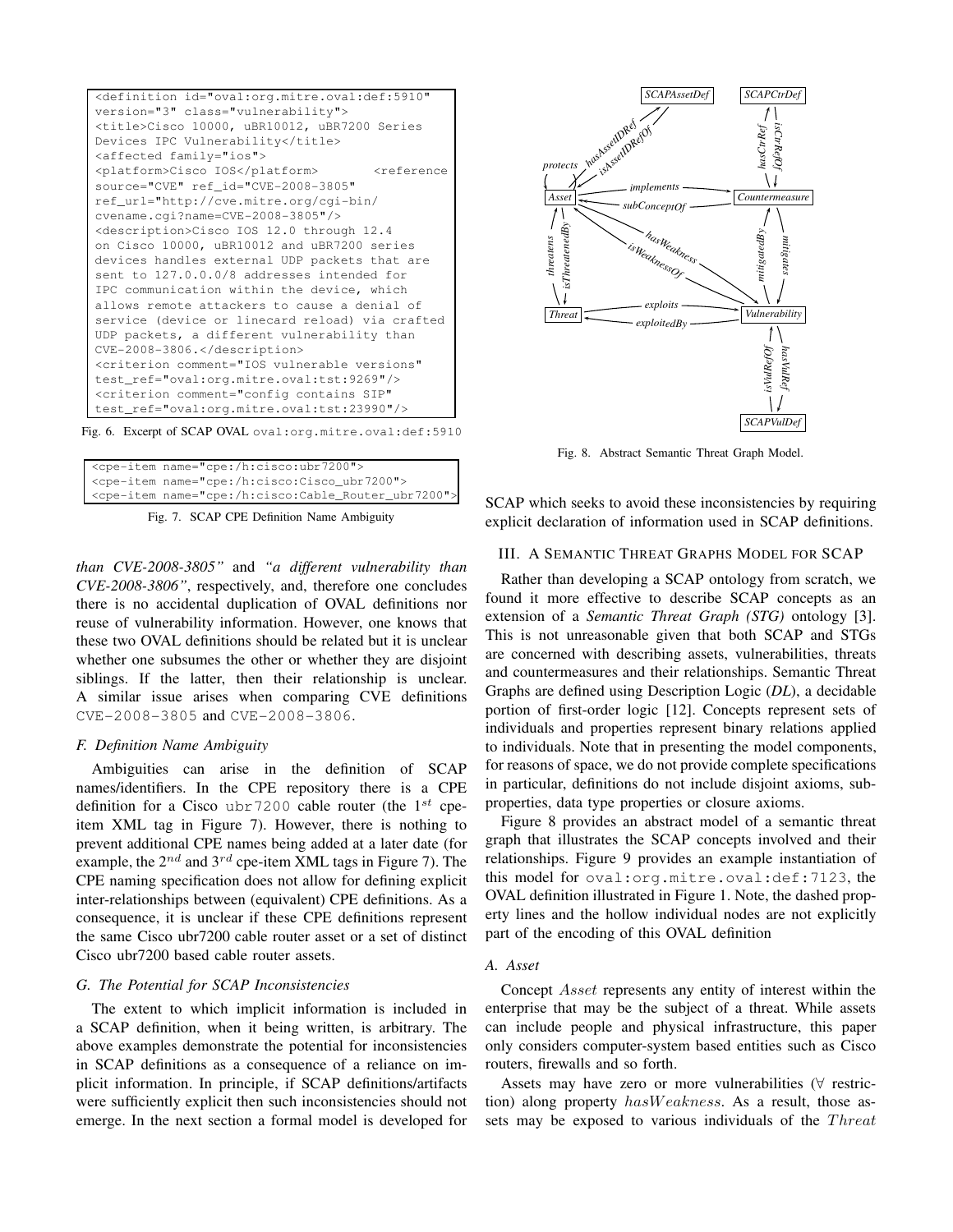

Fig. 9. Example Fragment of a Semantic Threat Graph Instance

concept. An asset may have the capability to implement a Countermeasure that protects itself or other assets. Assets have zero or more SCAP compliant asset identification definitions (individuals of concept *SCAPAssetDef*) along property hasAssetIDRef.

Asset 
$$
\sqsubseteq \forall_{\geq 0} has Weakness. Vulnerability \sqcap
$$

\n $\forall_{\geq 0} is ThreadBy. Thread \sqcap$ 

\n $\forall_{\geq 1} protects. Asset \sqcap$ 

\n $\forall_{\geq 0} implements. Countermeasure \sqcap$ 

\n $\forall_{\geq 0} has Asset IDEf.SCAP AssetDef$ 

Concept Asset is further specialised to have more specific kinds of asset concepts, for example, Application, OperatingSystem, Hardware ⊑ Asset representing the set of Application, OperatingSystem and Hardware individuals that an enterprise may have. The Asset concept property relation hasAssetIDRef is also further specialised to more specific kinds of range relationships. For example, the  $hasCPERef \subseteq hasAssetIDRef$  defines a sub-property relation used to relate individuals of the *Asset* concept to specific range concept, namely CPEDef (CPE definitions). The  $has CPERef$  property relation asserts the relationship between assets and their associate CPE definition names. Note, this sub-property has the following restriction: Asset  $\subseteq \exists_{=1}$ hasCPERef.CPEDef stating that an asset must have at most one reference to a CPE definition.

Consider the oval:org.mitre.oval:def:7123 definition outlined in Figure 1 as a running example. A Cisco cable router individual  $a_{UBR7200}$ , an instance of the  $Hardware$  concept (inferred as an individual of concept Asset) is vulnerable to receiving unauthenticated 127.0.0.0/8 UDP packets (individual  $\text{vul}_\text{Unauth127.0.0.0/8Pkt}$ . As a consequence,  $a_{\text{UBR7200}}$  $isThreadBy$  an IPC Denial of Service attack (individual  $three$ d $t_{\text{IPCDoSUDP127/8pkt}}$ . The following fragment of the ontology asserts these facts.

| $\textit{Asset}(\texttt{a}_{\texttt{UBR7200}})$ .                                                                          |
|----------------------------------------------------------------------------------------------------------------------------|
| $\leftarrow \ \textit{hasWeakeness}(\texttt{a}_{\texttt{UBR7200}}, \texttt{vul}_{\texttt{Unauth127.0.0.0/8Pkt}})$ $\sqcap$ |
| $isThreadBy(aUBR7200, threeatIPCDoSUDP127/8pkt)$                                                                           |

Note, in order to avoid having to explain the low-level details of each ontology individual, individuals are given human readable names as a syntactic sugar that contain a semantics of what each individual represents.

Asset individual  $a<sub>UBR7200</sub>$  is asserted to have a relationship with the following cpecpe:/h:cisco:ubr7200 individual along property hasCPERef. Note, for further reference, an ontology model for CPE definitions is presented in Appendix A.

 $A sset( a_{UBR7200})$  $\leftarrow \; \textit{hasCPERef}(\texttt{a}_{\texttt{UBR7200}}, \texttt{cpe}_{\texttt{cpe://h:cisco:ubr7200}})$ 

Cisco's UBR2700 router (individual  $a_{UBR7200}$ ) has a role that protects internal assets inclusive of itself. The following fragment of the ontology asserts that the  $a_{UBR7200}$ asset protects itself from the  $vul_{Unauth127.0.0.0/8Pkt}$ by implementing an IOS firewall countermeasure that denies inbound external IP packets with source addresses within the 127.0.0.0/8 range destined to port 1975 (iosDenyInSrcIP127/8DstPort1975). This recommendation is considered a Cisco best practice [13].

```
\text{A} sset(a_{UBR7200})
← protects(a<sub>UBR7200</sub>, a<sub>UBR7200</sub>) \Boximplements(a<sub>UBR7200</sub>,ios<sub>DenyInSrcIP127/8DstPort1975)
```
### *B. Threat*

A threat is a potential for violation of security [14]. An individual of the *Threat* concept is considered to exploit one or more vulnerabilities  $(\exists_{>1}$  restriction).

$$
\begin{array}{rcl}\n\text{Thread} & \sqsubseteq & \exists_{\geq 1} \text{exploits.} V \text{underability} \sqcap \\
 & \sqsubseteq_{\geq 1} \text{threads.} \text{ Asset}\n\end{array}
$$

Continuing to use the oval:org.mitre.oval:def:7123 definition as a running example, an individual of concept Threat, threat $_{\text{IPCDoSUDP127/8pkt}}$ , threatens the Cisco cable router a<sub>UBR7200</sub> asset.

$$
\begin{array}{ll} \textit{Thread}(\texttt{thread}_{\texttt{IPCDSUDP127/8pkt}}) \\ \leftarrow & \textit{exploits}(\texttt{thread}_{\texttt{IPCDSUDP127/8pkt}}, & \texttt{vul}_{\texttt{Unauth127.0.0.0/8Pkt}}) \; \sqcap \\ & & \texttt{threadens}(\texttt{thread}_{\texttt{IPCDSUDP127/8pkt}}, \texttt{a}_{\texttt{UBR7200}}) \end{array}
$$

#### *C. Vulnerability*

A vulnerability is a flaw or security weakness in an asset that has the potential to be exploited by a threat. Concept Vulnerability is the set of concrete vulnerabilities. Each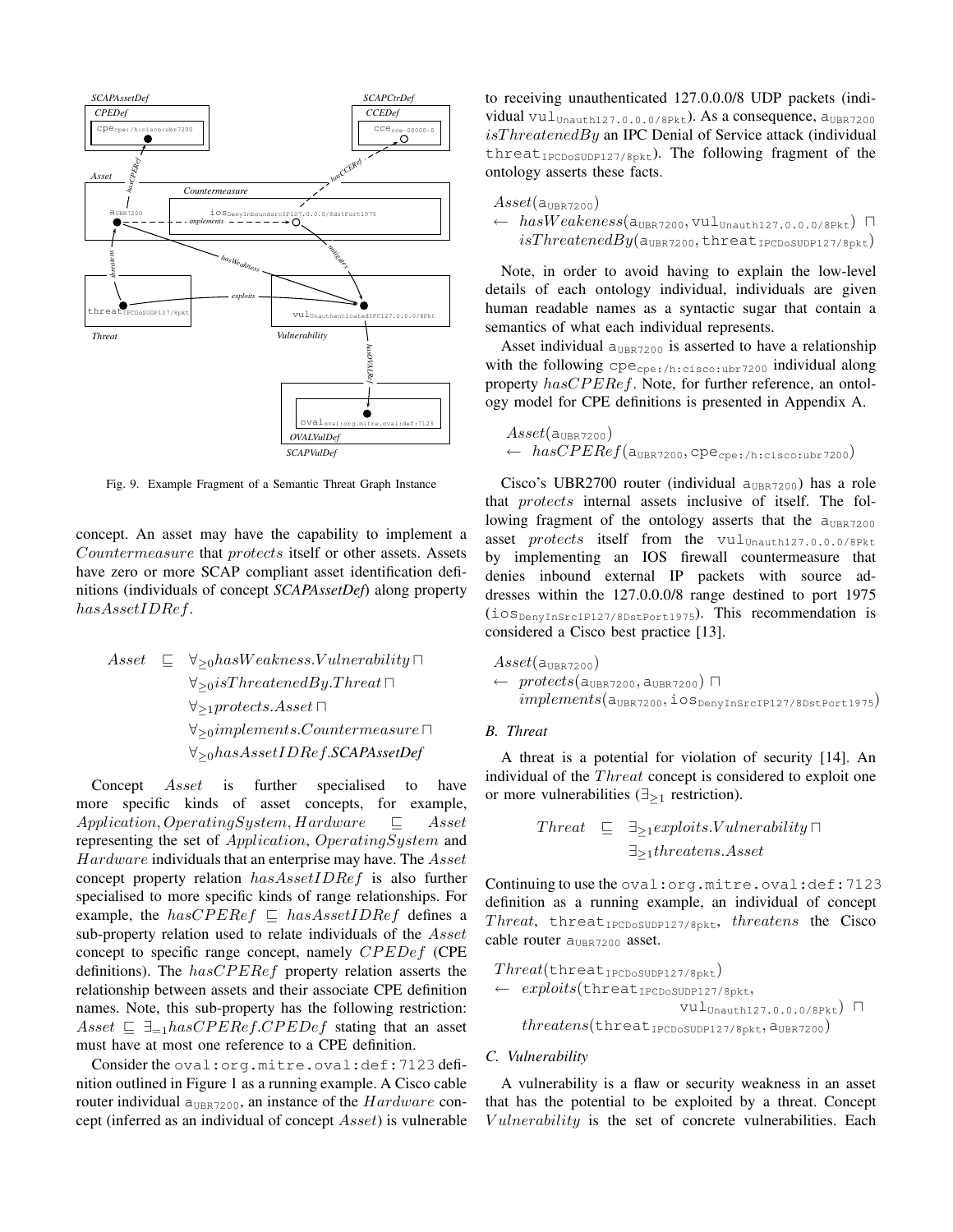vulnerability individual may have zero or more SCAP vulnerability definition (*SCAPVulDef* concept) reference relationships  $(hasVulRef).$ 

 $V \nulnerability \subseteq \exists_{>1} \n isExploitedBy. Thread □$ ∃≥1*isWeaknessOf*.Asset ⊓  $∀_{≥0}$ hasVulRef.SCAPVulDef

Note, property  $hasVulRef$  is further specialised as  $has CVERef$  and  $has OVALVulRef.$  In addition, concept  $SCAPVulDef$  is further specialised as follows:  $CVEDef, OVALV, uIDef \subseteq SCAPV, uIDef$  and is representative of CVE and OVAL vulnerability definitions respectively.

The following fragment in the ontology states that asset aUBR7200 is susceptible to a threatIPCDoSUDP127/8pkt attack via the vulunauth127.0.0.0/8Pkt weakness. Note, vulUnauth127.0.0.0/8Pkt is representative of a weakness in the TCP stack where it is not possible to authenticate the origin of localhost IP packets. This explicit vulnerability has a reference to the oval<sub>oval:org.mitre.oval:def:7123</sub> definition individual along the *hasOVALVulRef* property relation.

 $Vulnerability(\text{vul}_\text{Unauth127.0.0.0/8Pkt})$  $\leftarrow\ isExploitedBy(\texttt{vul}_{\texttt{Unauth127.0.0.0/8Pkt}},$ threat<sub>IPCDoSUDP127/8pkt</sub>) ∏  $isWeaknessOf(\verb|vul|_{\verb|Unauth127.0.0.0/8Pkt},\verb|a|_{\verb|UBR7200})$  $has OVALVulRef(\text{vul}_{\text{Unauth127.0.0.0/8Pkt}},$ ovaloval:org.mitre.oval:def:7123)

## *D. Countermeasure*

A countermeasure is an action or process that mitigates vulnerabilities and prevents and/or reduces threats. A countermeasure is an asset and may have zero or more SCAP countermeasure references along property *hasCtrRef*.

Countermeasure ⊑ Asset ⊓ ∀≥<sup>0</sup>*hasCtrRef*.*SCAPCtrDef*

Note, property  $hasCrRef$  is further specialised as hasCCERef and hasOV ALComplianceRef.

Concept IOSRule is representative of the Cisco IOS firewall rules that mitigate one or more vulnerabilities, provided they are implemented by Firewall individuals where  $Firewall \sqsubset Asset.$ 

IOSRule ⊑ Countermeasure ⊓ ∃≥1mitigates.V ulnerability ⊓ ∀≥0implementedBy.Firewall

The following fragment in the ontology states that the Cisco IOS firewall rule individual iosDenvInSrcIP127/8DstPort1975, mitigates the vulnerability  $\text{val}_{\text{Unauth127.0.0.0/8Pkt}}$  on the Cisco cable router  $(a_{UBR7200})$ .

```
IOSRule(ios_{DenyInSrcIP127/8DstPort1975})mitigates (ios_{\tt DenyInSrcIP127/8DstPort1975},vulUnauth127.0.0.0/8Pkt) ⊓
   implementedBy (ios_{DenyInSrcIP127/8DstPort1975},a<sub>UBR7200</sub>
```
For the sake of clarity, a number of property relationships have been excluded from this discussion. Assets, threats, vulnerabilities and countermeasures have additional properties.

## IV. SCAP CHALLENGES REVISITED

This section revisits the SCAP challenges outlined in Section II and discusses how the inconsistencies may be avoided.

## *A. Explicit Rationale*

The semantic threat graph framework makes the implicit rationale outlined in Section II-A explicit by asserting *why* it is a vulnerability exists. For example, Cisco routers described in the OVAL oval:org.mitre.oval:def:7123 definition are unable to authenticate the origin (local or external) of UDP 127.0.0.0/8 IP packets. This vulnerability is asserted as individual  $\text{vul}_{\text{Unauth127.0.0.0/8Pkt}}$ . An OVAL vulnerability definition reference relationship  $(hasOVALVulRef)$  between this vulnerability and the OVAL  $\text{oval}_{\text{oval:org.mitre.oval:def:7123}}$  definition individual is also asserted (Figure 9).

## *B. Explicit Intra-Definition Relationships*

The implicit entities and relationships that can occur within the same SCAP definition are made explicit. For example, it becomes possible to explicitly consider the relationships with the relevant asset and corresponding threat for the vul<sub>Unauth127.0.0.0/8Pkt</sub> vulnerability (Figure 9). That is, vulnerability vulUnauth127.0.0.0/8Pkt *isAWeaknessOf* asset  $a<sub>UBR7200</sub>$  and as a consequence it isThreatendedBy threat threat<sub>IPCDoSUDP127/8pkt</sub>.

## *C. Explicit Inter-Definition Relationships*

Using the semantic threat graphs framework, the semantics of the affected Cisco hardware CPE definitions implicit in Figure 1 are made explicit. For example, the Cisco cable router asset individual  $a_{UBR7200}$  is asserted to have a *hasCPERef* property relationship with CPE definition individual cpecpe:/h:cisco:ubr7200.

## *D. Explicit Definition Hierarchies*

In simple terms, the SCAP repository is effectively a forest of inter-related SCAP definitions that does not have an explicit hierarchical structure. Under the ontology Open World Assumption [15], the semantic threat graphs framework is extensible where further sub-concepts and sub-properties can be defined. For example, concept  $CPEDef$  is a subconcept of the set of all SCAP based asset identifications (concept  $SCAPAssetDef$ ). This concept can be further specialised: $CPEHW, CPEOS, CPEApp \sqsubseteq CPEDef$ where these sub-concepts are representative of CPE hardware, operating system and application definition names respectively. Concept  $CPEHW$  in turn may be further specialised:  $CPEHWCisco, CPEHWRedhat \,\subset CPEHW$ . Figure 10 illustrates a fragment of the CPE concept hierarchy. If individual  $cpe_{cpe:/h:cisco:ubr7200}$  is asserted as a member of concept CPEHWCisco then it will be inferred as a member of all its parent concepts.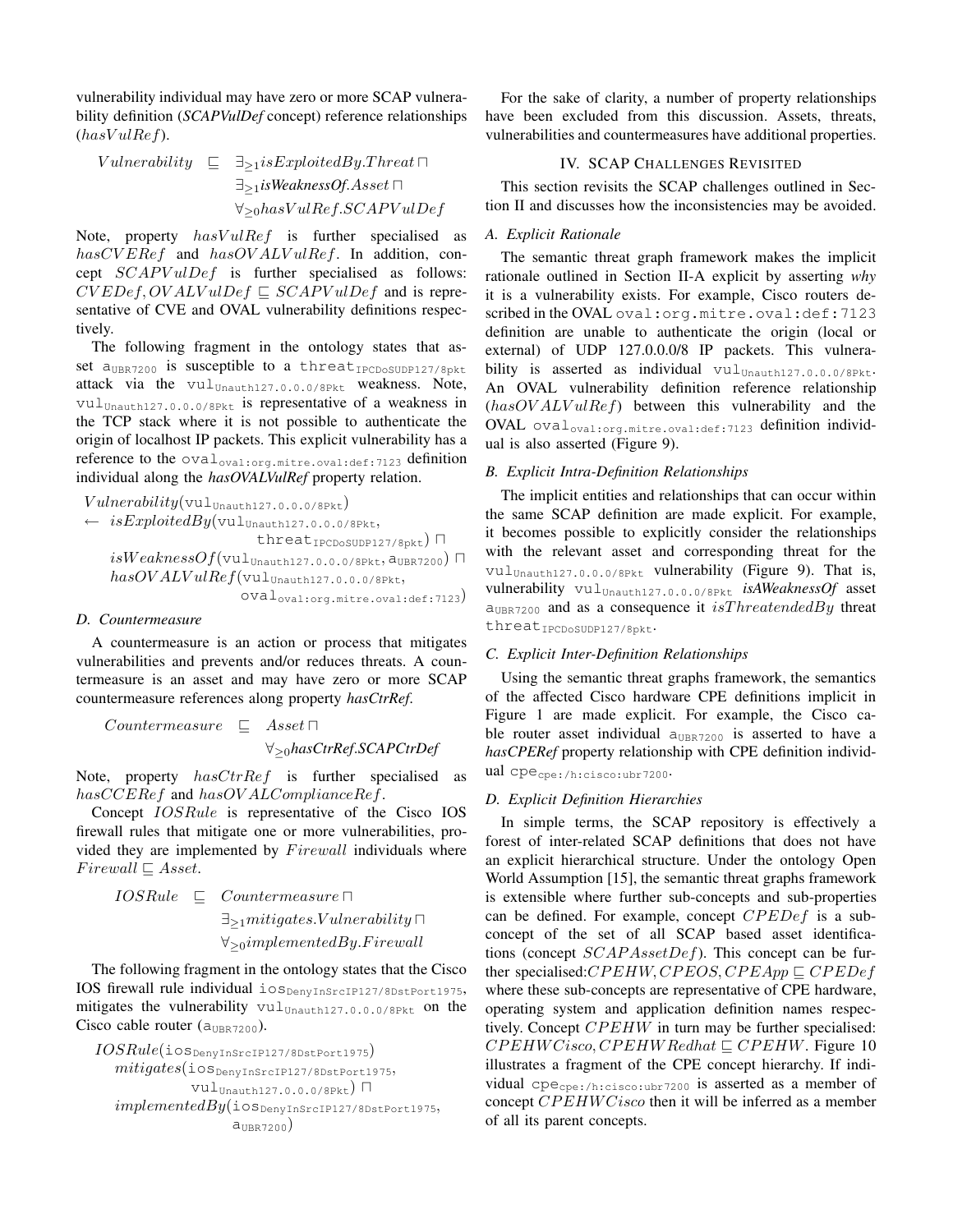

Fig. 10. Fragment of SCAP Definition Hierarchy





Fig. 11. Example Fragment of SCAP Definition Reuse

#### *E. Explicit Relationship Reuse*

The semantic threat graphs framework provides a basis for the explicit reuse of SCAP data within and across SCAP definitions. For example, described within the following OVAL oval:org.mitre.oval:def:11167 definition is a threat threat  $_{\text{DoSTPy4PktRouterCache}}$  and vulnerability vul<sub>RouterHashTableCollisions</sub> that are explicitly shared amongst a number of assets namely  $a_{RHEL,5}$ ,  $a_{CentOSS}$  and  $a_{OracleLinux5}$ . OVAL data defined within the OVAL oval:org.mitre.oval:def:11167 definition is explicitly reused in the OVAL oval:org.mitre.oval:def:7026 definition. Asset aVMWareESX4 is affected by the same threat and vulnerability. Figure 11 illustrates a fragment of SCAP definition reuse.

#### *F. Non-Ambiguous Definition Names*

*Unique Name Assumption* is not supported in Description Logic. As a result, unless explicitly stated otherwise, it cannot be assumed that individuals identified with different names are distinct. Consider the example in Figure 7. A Cisco UBR7200 cable router asset (individual  $a_{\text{IBR7200}}$ , amongst other concept restrictions, may only have a relationship  $(\exists_{=1} \text{has} CPERef.CPEDef)$  to one CPE definition. If individuals of concept CPEDef namely cpecpe:/h:cisco:ubr7200, cpecpe:/h:cisco:ciscoubr7200 and cpecpe:/h:cisco:ciscorouterubr7200 are not explicitly defined as distinct from each other then these CPE definition individuals will be inferred to represent the same individual. However, if these individuals have been asserted as distinct, then an inconsistency will be detected when reasoning over the model.

## V. RELATED RESEARCH

By interpreting SCAP in terms of Semantic Threat Graphs, it has been possible to demonstrate that encoding SCAP data within an ontology can help to avoid the kinds of inconsistencies discussed in Section II. Semantic threat graphs have been shown to be effective for modeling and reasoning about high-level best practice security recommendations, such as those from NIST standards, in terms of low-level assets, threats, vulnerabilities and countermeasures [3]. The observations about SCAP in this paper are not confined to Semantic Threat Graphs; we conjecture that similar observations could be arrived at by developing an SCAP ontology from scratch or by using other ontology-based threat models [16], [17].

A general purpose asset management ontology is presented in [18]. In [19], an ontology for CCE is presented and an ontology for CVE is presented in [20]. Mathews et. al. [17] use Notation-3 encodings built from an ontology of National Vulnerability Database data to provide context information for improving intrusion detection.

In [21], [22], ontologies have been shown to be effective at modelling and reasoning about low-level systems security configurations (for example [21], [22]). Thus, we argue an ontology engineering approach to encode existing low-level SCAP repository information is practical.

#### VI. DISCUSSION AND CONCLUSION

This paper identified a number of consistency challenges that can occur in SCAP repositories. For example, implicit definition relationships. A semantic threat graphs model for SCAP was used as a systematic approach to make the implicit explicit within and across inter-related SCAP definitions, thereby providing a basis to avoid such inconsistencies.

Future research will consider a number of additional inconsistency classifications. For example, *Definition Error Detection* and *Implicit Inter-Definition Vulnerability Cascade*. The OVAL oval:org.mitre.oval:def:14812 definition (Figure 12) is an example where there is an integer overflow in Adobe Reader on Linux platforms and (in contradiction) this vulnerability affects Microsoft Windows platforms. Security configurations (inclusive of patches) used to mitigate vulnerabilities may in turn themselves introduce vulnerabilities. In SCAP these cyclic dependencies between seemingly disparate vulnerabilities are implicit, giving rise to a further *Implicit Inter-Definition Vulnerability Cascade* inconsistency classification. The OVAL oval:org.mitre.oval:def:11167 definition outlined in Figure 5 is an example where a Redhat patch gave rise to this particular vulnerability.

#### ACKNOWLEDGEMENT

This research has been supported by Science Foundation Ireland grant 08/SRC/11403. The authors would like to thank Kathleen Moriarty for useful discussions on SCAP.